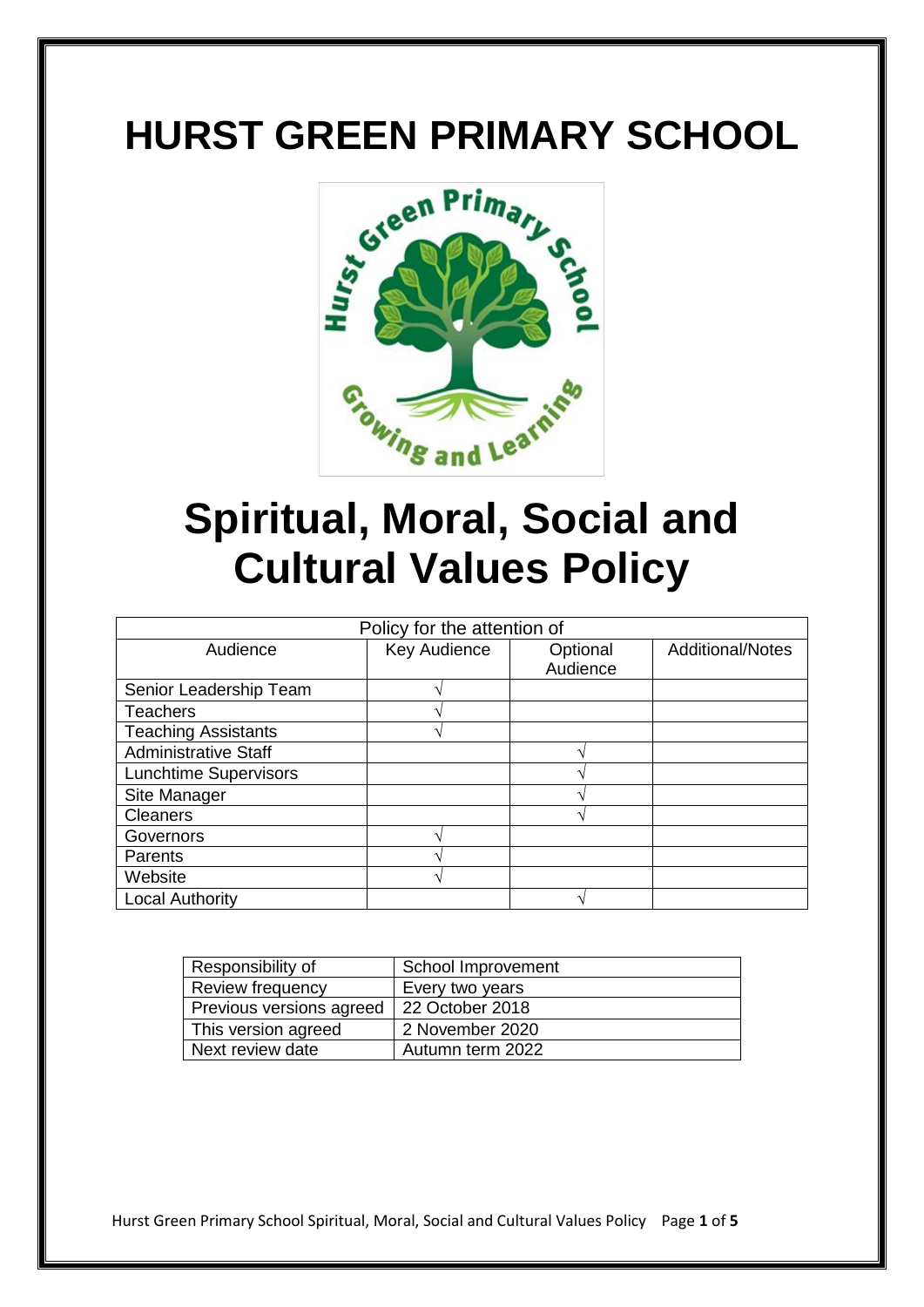At Hurst Green school we recognise that the personal development of pupils, spiritually, morally, socially and culturally (SMSC) plays a significant part in their ability to learn and achieve. We therefore aim to provide an education that provides pupils with opportunities to explore and develop:

- their own values and beliefs,
- spiritual awareness.
- high standards of personal behaviour,
- a positive, caring attitude towards other people,
- an understanding of their social and cultural traditions
- and an appreciation of the diversity and richness of the cultures.

SMSC is a dimension of the whole school experience which makes the curriculum relevant, stimulating, creative and fun. It enriches each subject and the ethos of Hurst Green and is an essential ingredient of school success. The SMSC policy provides the school with the opportunity to meet our Public Sector Equality Duty (PSED) to

- Eliminate unlawful discrimination, harassment and victimisation and other conduct prohibited by the Act.
- Advance equality of the opportunity between people who share a protected characteristic and those who do not.
- Foster good relations between people who share a protected characteristic and those who do not.

#### **Guidelines**

All curriculum areas have a contribution to make the child's spiritual, moral, social and cultural development and opportunities for this will be planned accordingly.

All adults will model and promote expected behaviour, treating all people as unique and valuable individuals and showing respect for pupils and their families.

The school community will be a place where pupils can find acceptance for themselves as unique individuals and where forgiveness and the opportunity to start again is fundamental to the ethos of the school.

Pupils should learn to differentiate between right and wrong in as far as their actions affect other people. They will be encouraged to value themselves and others.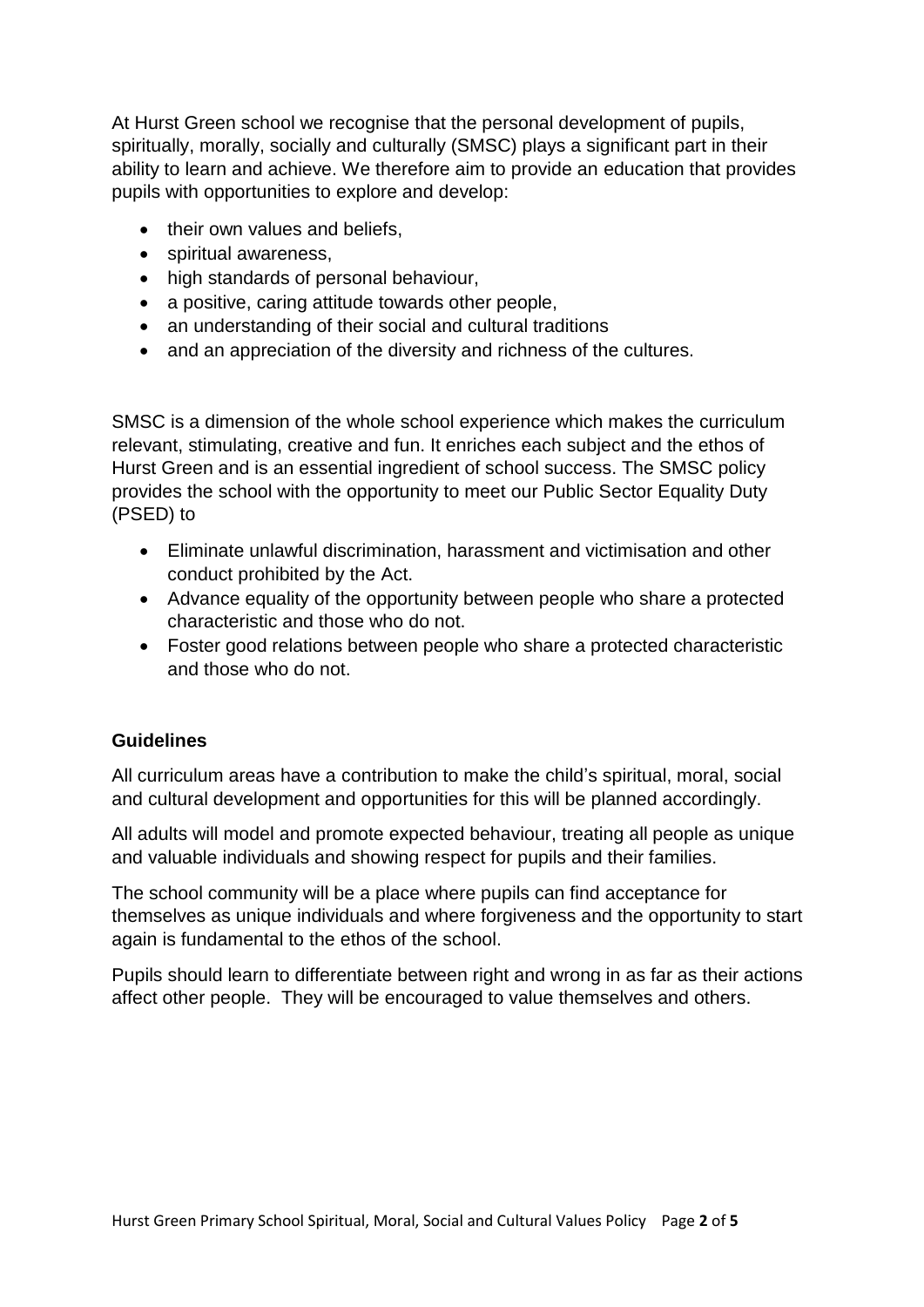Pupils should understand the need for rules and the need to abide by rules for the good of everyone. School and classroom rules should reflect, reiterate, promote and reward acceptable behaviour and provide opportunities to celebrate pupils' work and achievements.

All curriculum areas should seek to use illustrations and examples drawn from as wide a range of cultural contexts as possible.

### **General Aims**

- To ensure that everyone connected with the school is aware of our values and ethos.
- To ensure a consistent approach to the delivery of SMSC issues through the curriculum and the general life of the school.
- To ensure that a pupil's education is set within a context that is meaningful and appropriate to their age, aptitude and background.
- To ensure that pupils know what is expected of them and why.
- To give each pupil a range of opportunities to reflect upon and discuss their beliefs, feelings and responses to personal experience.
- To enable pupils to develop an understanding of their individual and group identity.
- To enable pupils to begin to develop an understanding of their social and cultural environment and an appreciation of the many cultures that now enrich our society.
- To give each pupil the opportunity to explore social and moral issues and develop a sense of social and moral responsibility.

# **Spiritual Development**

As a school we aim to provide learning opportunities that will enable pupils to:

- Sustain their self-esteem in their learning experience.
- Develop their capacity for critical and independent thought.
- Foster their emotional life and express their feelings.
- Experience moments of stillness and reflection.
- Discuss their beliefs, feelings, values and responses to personal experiences.
- Form and maintain worthwhile and satisfying relationships.
- Reflect on, consider and celebrate the wonders and mysteries of life.

#### **Moral Development**

As a school we aim to provide learning opportunities that will enable pupils to:

- Recognise the unique value of each individual.
- Listen and respond appropriately to the views of others.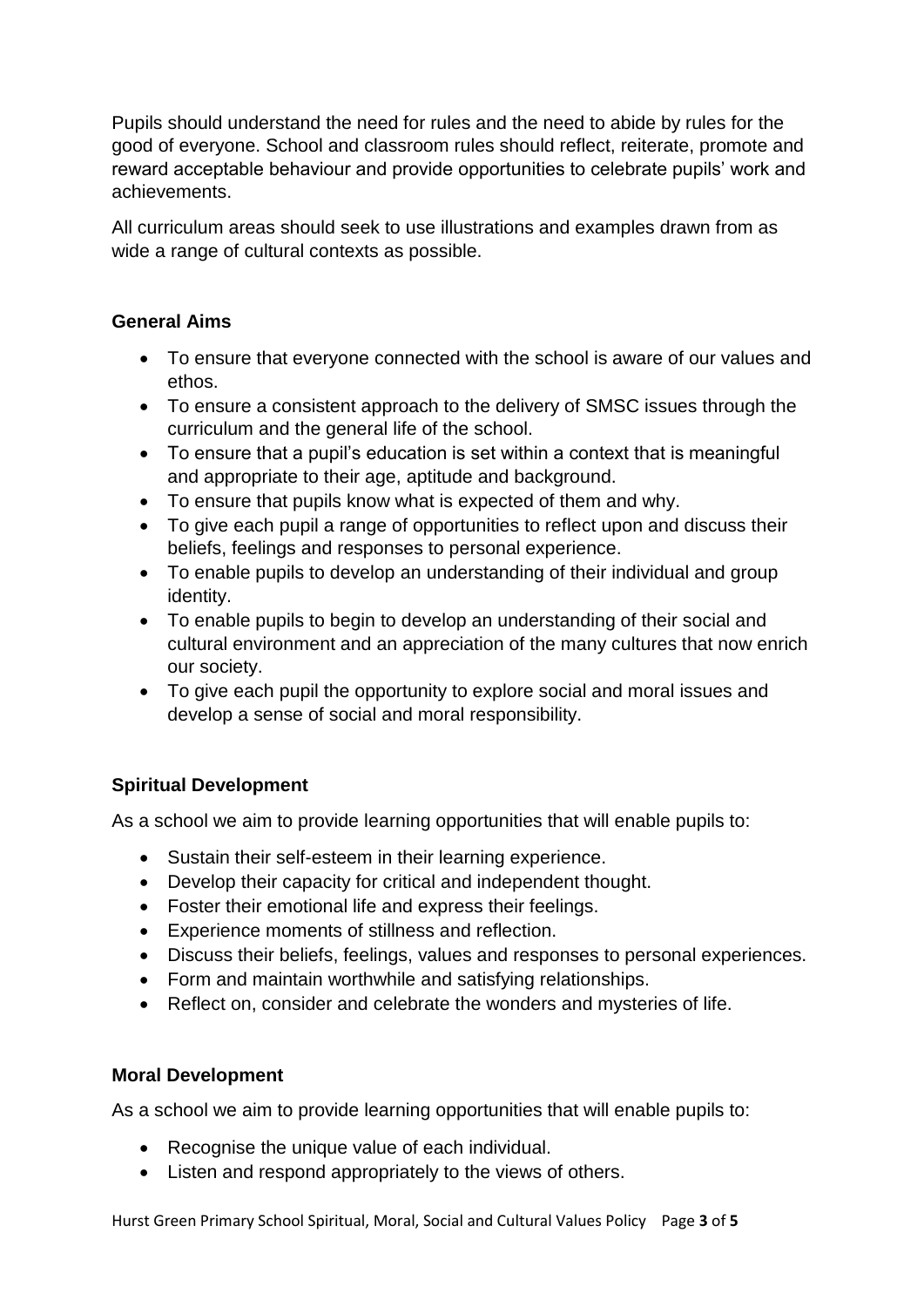- Gain the confidence to cope with setbacks and learn from mistakes.
- Take the initiative and act responsibly with consideration for others.
- Distinguish between right and wrong.
- Show respect for the environment.
- Make informed and independent judgements.

#### **Social Development**

As a school we aim to promote opportunities that will enable pupils to:

- Develop an understanding of their individual and group identity.
- Learn about service in the school and wider community.

#### **Cultural Development**

As a school we aim to promote opportunities that will enable pupils to:

- Recognise the value and richness of cultural diversity in Britain and how these influenced individuals and society.
- Develop and understanding of their social and cultural environment.
- Develop an understanding of Britain's local, national, European, Commonwealth and global dimensions.

# **As a school we recognise the importance of these values because:**

- People, staff as well as pupils, achieve better when they feel valued.
- Our ethos and values influence the way we behave and the community that we live in.
- Education is about the development of the whole person**.**

# **Teaching and Organisation**

Development in SMSC will take place across all curriculum areas, within activities that encourage pupils to recognise the spiritual dimension of their learning, reflect on the significance of what they are learning and to recognise any challenges that there may be to their own attitude and lifestyle. Teacher will inspire pupils through the enthusiasm for and modelling of learning. Teachers at Hurst Green will use creative strategies and challenging questions to engage pupils in their learning and relate it to their own experiences.